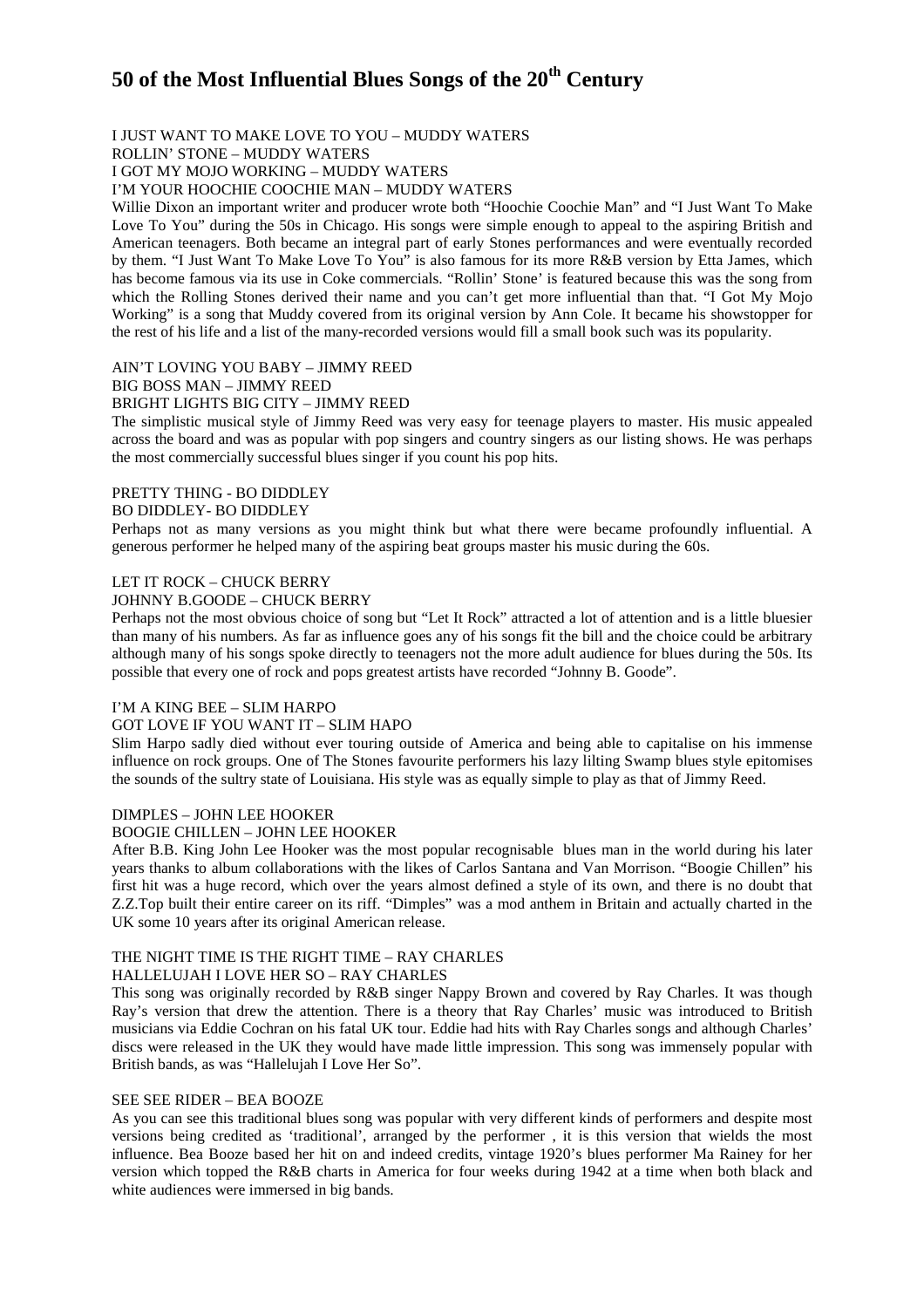# I WISH YOU WOULD – BILLY BOY ARNOLD

# I AIN'T GOT YOU – BILLY BOY ARNOLD

Top harmonica player, Billy Boy was an early partner with Bo Diddley and "I Wish You Would" does have elements of Bo's sound. Jimmy Reed also recorded "I Ain't Got You" and both versions were extensively covered and performed. Although never recorded officially by them, both of these songs were important elements in the early live performances of The Rolling Stones.

# SMOKESTACK LIGHTNING – HOWLIN WOLF GOIN' DOWN SLOW – HOWLIN' WOLF LITTLE RED ROOSTER – HOWLIN WOLF SPOONFUL – HOWLIN' WOLF

"Smokestack Lightning'" was another original blues song that managed to chart in the UK when reissued. Howlin' Wolf was idolised by many of the British groups who recorded many of his songs. "Little Red Rooster" another Willie Dixon song eventually became a No.1 pop hit for The Rolling Stones and it is worth noting that soul singer Sam Cooke took it into the US pop charts a year earlier. "Going Down Slow " was written and originally recorded by St Louis Jimmy Oden but it was Wolf's version that inspired the other versions over the years "Spoonful", another hit song from Willie Dixon, was based on a Charlie Patton blues from the 20s and was covered most notably by Cream and featured heavily in their live shows.

# GOOD MORNING LITTLE SCHOOLGIRL – SONNY BOY WILLIAMSON No.1

There were two Sonny Boy Williamson harmonica players and John Lee Williamson is commonly known as Sonny Boy Williamson No.1. Although not a chart hit in America this became another song like several others we have mentioned that was covered time and time again and not just by beat groups as there are blues versions too numerous to mention.

# EVERYDAY I HAVE THE BLUES – LOWELL FULSON

# RECONSIDER BABY – LOWELL FULSON

Originally written and recorded by Memphis Slim under the title "Nobody Loves Me" in 1949 and covered by Lowell Fulson in 1950. It was Fulson's version that hit the charts and was then revived by B.B. King in 1955 and although it did not chart as highly as the original it did become B.B's theme song for the rest of his career. He has recorded it numerous times and still performs it today. The song was then a hit again for Count Basie with his vocalist Joe Williams in 1962. Fulson's 1954 hit "Reconsider Baby" is equally important having generated numerous revivals and most importantly became an integral part of Elvis Presley's career in his later years.

# MY BABE – LITTLE WALTER

Another Willie Dixon song based on the spiritual "This Train" and another song performed live by countless groups and artists. It has generated an enormous amount of covers over the years and our list illustrates just a fraction of them.

# (THEY CALL IT) STORMY MONDAY – T- BONE WALKER

T-Bone Walker was a pioneer of the electric guitar and influenced B.B.King's guitar style tremendously. His original song was a hit in 1948 and has since become a standard generating scores of recordings.

# BABY PLEASE DON'T GO – BIG JOE WILLIAMS

Recorded and written by Big Joe Williams in 1935 this has become one of the most recorded blues songs of all time generating hits for Van Morrison's group Them and for rock guitarist Ted Nugent. A look at our list shows just how wide its appeal has been.

# ST.JAMES INFIRMARY – BOBBY BLAND

Bobby Bland has also enjoyed hits with "Stormy Monday", "Reconsider Baby" and "Goin' Down Slow" but it was this version of the traditional tune based on an 18<sup>th</sup> Century British ballad that attracted the attention of Britain's blues bands. Although Bobby's version brought about numerous covers after he recorded it in 1960 its most influential version is probably Louis Armstrong's 1928 recording.

# STEPPIN OUT – MEMPHIS SLIM

Not too many covers of this instrumental but thanks to Eric Clapton it has sold a phenomenal amount of records and is about as well known as a blues song could be. Clapton first recorded it on the classic British album "John Mayall's Blues Breaker's featuring Eric Clapton". Some years later it became an integral part of live performances for Clapton's next group "Cream", where it was used as an improvisational piece at virtually all of their concerts often running for 20 minutes.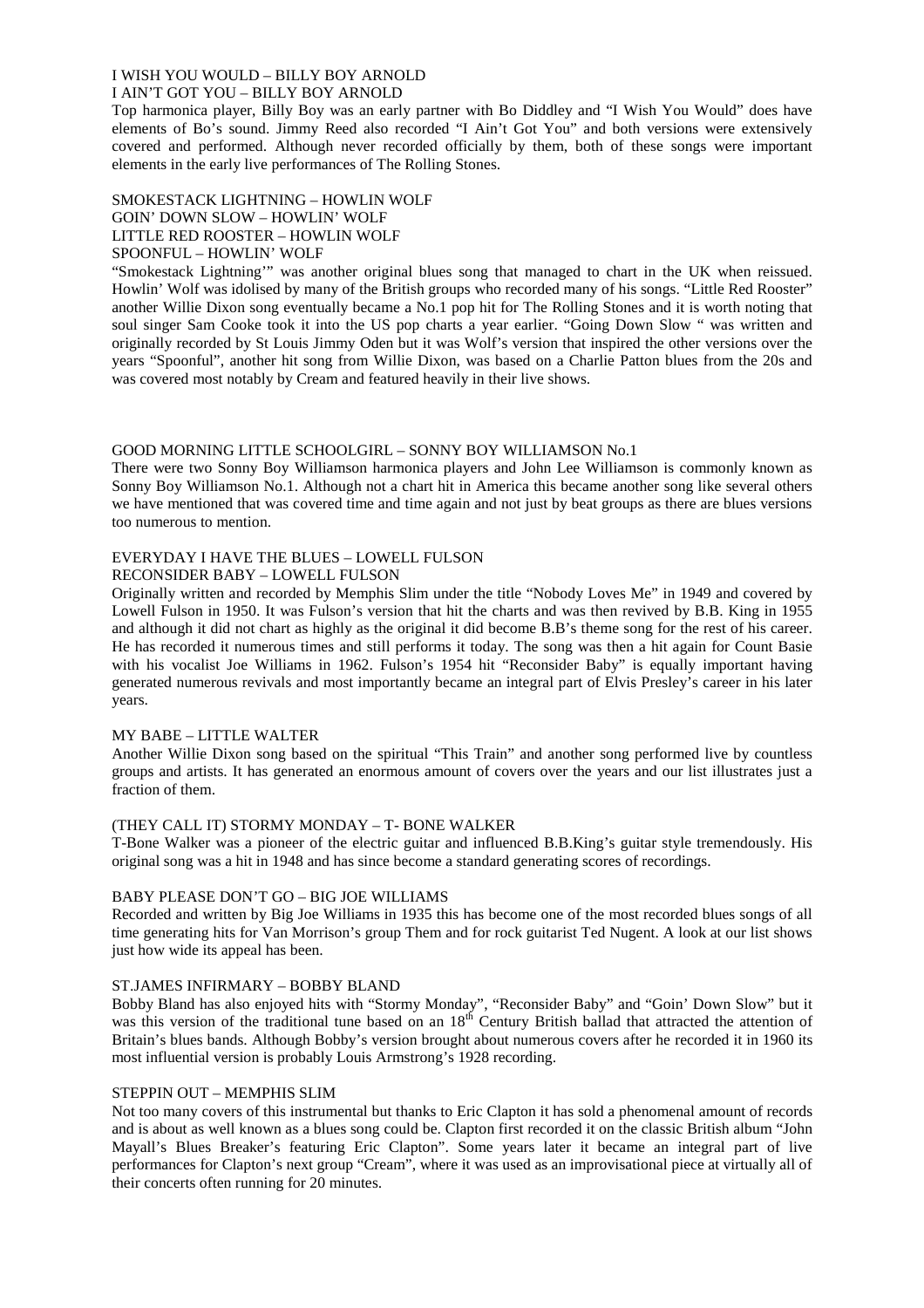## HOW LONG HOW LONG BLUES – LEROY CARR

Leroy Carr was a big star in the 1920s and his smooth vocals and melodic piano were a huge influence over later blues performers like Charles Brown and T-Bone Walker. First recorded in 1928 and a huge hit for the period it ushered in a whole new-sophisticated blues style and continues to be recorded today.

### CROSSROADS – ROBERT JOHNSON DUST MY BROOM – ROBERT JOHNSON RAMBLIN ON MY MIND – ROBERT JOHNSON

Probably the most influential blues artist of them all he was born in 1911 and made just 29 recordings during 1936 and 1937 and died in 1938 at the age of 27. These recordings failed to sell but did influence Muddy Waters a great deal. Johnson's slide guitar style and songs were also the basis of the career of Elmore James another influential performer. After the folk revival of the 50s Columbia Records released in 1959 the album, "King Of The Delta Blues Singers" and took his music to a new generation of listeners. "Crossroads" recorded by several blues artists in the 50s including Elmore James was another song that became an important element in the repertoire of Cream. In 1990 Columbia released every version of Johnson's songs on a 2CD set and saw it enter the US pop charts and eventually sell 250,000 copies. In celebration of his centenary during 2011 a new CD is to be released featuring new interpretations of his songs.

## DON'T START ME TALKIN – SONNY BOY WILLIAMSON

The second Sonny Boy, Rice Miller, toured the UK and Europe many times and stayed for quite considerable lengths of time. He worked and recorded with both TheYardbirds and The Animals and this was his most popular and recorded number.

# SO MANY ROADS, SO MANY TRAINS – OTIS RUSH

# I CAN'T QUIT YOU BABY – OTIS RUSH

## ALL YOUR LOVE – OTIS RUSH

Otis Rush, a Chicago based guitarist influenced by the B.B.King school of guitar was very popular with both UK and US blues players and these numbers were recorded by British pioneer John Mayall on his various albums. Willie Dixon is again the author of "I Can't Quit You Baby" which was a featured track on Led Zeppelin's 1969 debut album. "All Your Love" was another showcase for Eric Clapton on the album "John Mayall's Blues Breakers featuring Eric Clapton.

#### SEVENTH SON – WILLIE MABON

Yet another Willie Dixon song "Seventh Son" became much more famous via Mose Allison but it is arguable if his version or Mabon's original is the most influential. Mabon was a sophisticated Chicago club performer who had a few hits in the early 50s none of which generated the kind of cover activity that Dixon's voodoo related song has over the years. Another blues classic heard by thousands via hundreds of recordings who probably don't recognise it as a blues song.

# ROLLIN & TUMBLIN – ELMORE JAMES

Like Slim Harpo, Elmore James also died before being able to capitalise on his incredible popularity outside of America. Every emerging group including the Stones performed or recorded Elmore's songs, several of which like this one were either versions of numbers first recorded by Robert Johnson or Muddy Waters. It was though the group Fleetwood Mac and their guitarist Jeremy Spencer who put Elmore's electric slide guitar on the map.

# I'M SO GLAD – SKIP JAMES

Skip James was another pre war blues singer who enjoyed little commercial success until the folk revival when he was able to record again, many of the songs that had made him famous amongst record collectors. "I'm So Glad" which he wrote and recorded in 1931 may not have received many covers but it was featured on Cream's debut album "Fresh Cream" and was then a regular feature on their shows. A live version of the song is on their album, "Goodbye". Deep Purple who supported Cream on their 1968 farewell tour also featured the song on their debut album "Shades Of Deep Purple" making it another of the blues most heard songs.

# THAT'S ALLRIGHT MAMA – ARTHUR BIG BOY CRUDUP

# MY BABY LEFT ME – ARTHUR BIG BOY CRUDUP

Arthur Crudup enjoyed six R&B chart hits between 1945 and 1951 but neither of these songs figured. What makes these so important is that they were amongst the first songs that Elvis Presley recorded at Sun Studios and "That's All Right Mama" became his first single release. For the rest of his life Presley acknowledged Crudup as a major influence on his career. Crudup died in 1974 but had enjoyed a revival, touring and recording in the UK in 1970 and touring with Bonnie Raitt shortly before his death.